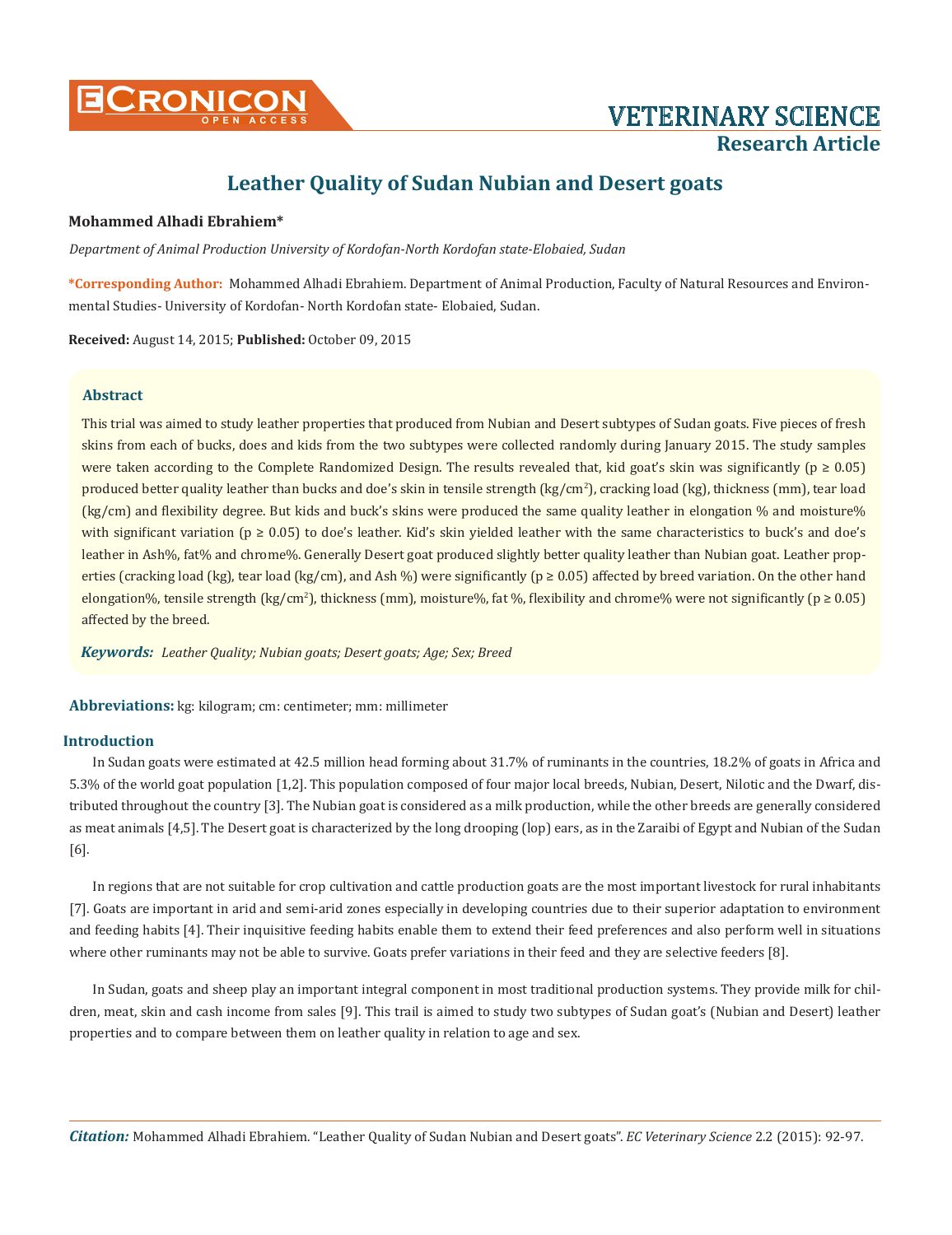## **Materials and Methods**

#### **Study area**

Skins samples were collected from Elobaied leather market, North Kordofan state in latitudes 11° 5′ - 13° 75′ N and longitudes 27°- 29° 5′ E in Sudan [10]. The area is located within the poor Savannah belt. The climate is warm in wet season, hot dry in summer and cool dry in winter. The rainy season is about four months (mostly from July to October), peaking at August and the annual average rainfall is between 300- 400 mm [11]. The soil is generally of smooth undulating sandy plain dissected by batches of loamy sand in the southern part. The dominant vegetation is a mixture of thorny trees, shrubs, herbs, where Acacia senegal is the most important type from economic point of view, for it produces Gum Arabic which is considered as the best cash crop. Grasses include *Dactyloctinium aegyptiun, Cenchrus biflorus, Echnochloa colonum, Eragrostis tremula, Andropogon gayanus, Zornia glockidata, and Ipomea cordiosepala* [12].

## **Skin samples collection and tanning procedures**

Five pieces of fresh skins of each of buck, doe and kid from two Sudan goats' subtypes (Nubian and Desert) collected randomly from Elobaied leather Market at north Kordofan state, Sudan. The collected fresh skins cured by salt-drying technique. The cured skins were transported to Khartoum National leather Technology Centre for tanning and laboratories analysis work. Leather was prepared from sheep skin according to the following main steps: Soaking, liming, de-liming, bating, degreasing, pickling, tanning, neutralization and re-tanning according to [13].

Sampling and assessment of chemical and physical characteristics were done according International Standards Organization [14,15]. Physical properties that assessed were Tensile strength and elongation percentage and it was determined according to [16]. Flexibility test was assed according to [17]. Tearing load and resistance to grain cracking were done according to [18,19] respectively. Moisture, total Ash, fats and oils contents were determined according to [20]. Chrome content was measured according to [21] procedures.

## **Statistical Analysis**

The data were statistically analysed using analysis of variance method. The Statistix 8 program was used for this purpose on Complete Randomized Design (CRD) according to [22]. Duncan's Multiple Range Tests (DMRT) was used for means separation [23].

#### **Results and Discussion**

#### **Effect of age on leather quality of Nubian and desert goats**

As shown in table 1 elongation percent was significantly affected ( $p \ge 0.05$ ) by the age of the animals. The proper elongation percent was recorded at bucks and kid's leather  $58.3 \pm 3.6$  and  $58.7 \pm 2.6$  respectively. Bucks, does and kids elongation percentages were in the accepted limit for upper, garment and lining leather that estimated at 60% by [24-26]. Tensile strength (kg/cm²) results were significantly affected (p ≥ 0.05) by animal's age, and in the suitable standard of [24-26] for upper, lining and garment leather respectively. Cracking load (kg) was significantly affected (p ≥ 0.05) by the animal's age, and the high records were obtained at kid's leather followed by buck's leather and last doe's leather. Thickness (mm) results were significantly affected ( $p \ge 0.05$ ) by the animal's age, and the high record was in kid's leather  $(1.57 \pm 0.1 \text{ mm})$ . Thickness results were in the  $[24-26]$  standards for upper, lining and garment leather respectively. The high records of Tear load (58.4 ± 1.5 kg/cm) was assessed in kid's leather and it significantly different ( $p \ge 0.05$ ) from which were reported for buck's and doe's leather. Kid's leather scored the better level of flexibility  $(1.2 \pm 0.5)$  followed by doe's leather  $(2.1 \pm 0.8)$  and the worst degree was observed in buck's leather  $(3.3 \pm 0.6)$ .

Chemical contents of Ash%, fat %and chrome% of goat leather were not affected ( $p \ge 0.05$ ) by the animal's age. While moisture% results were significantly affected ( $p \ge 0.05$ ) by the animal's age. The high content of moisture (11.7 ± 2.3) was reported at kid's leather. All chemical constituents were in the [24-26] standards for leather chemical thresholds.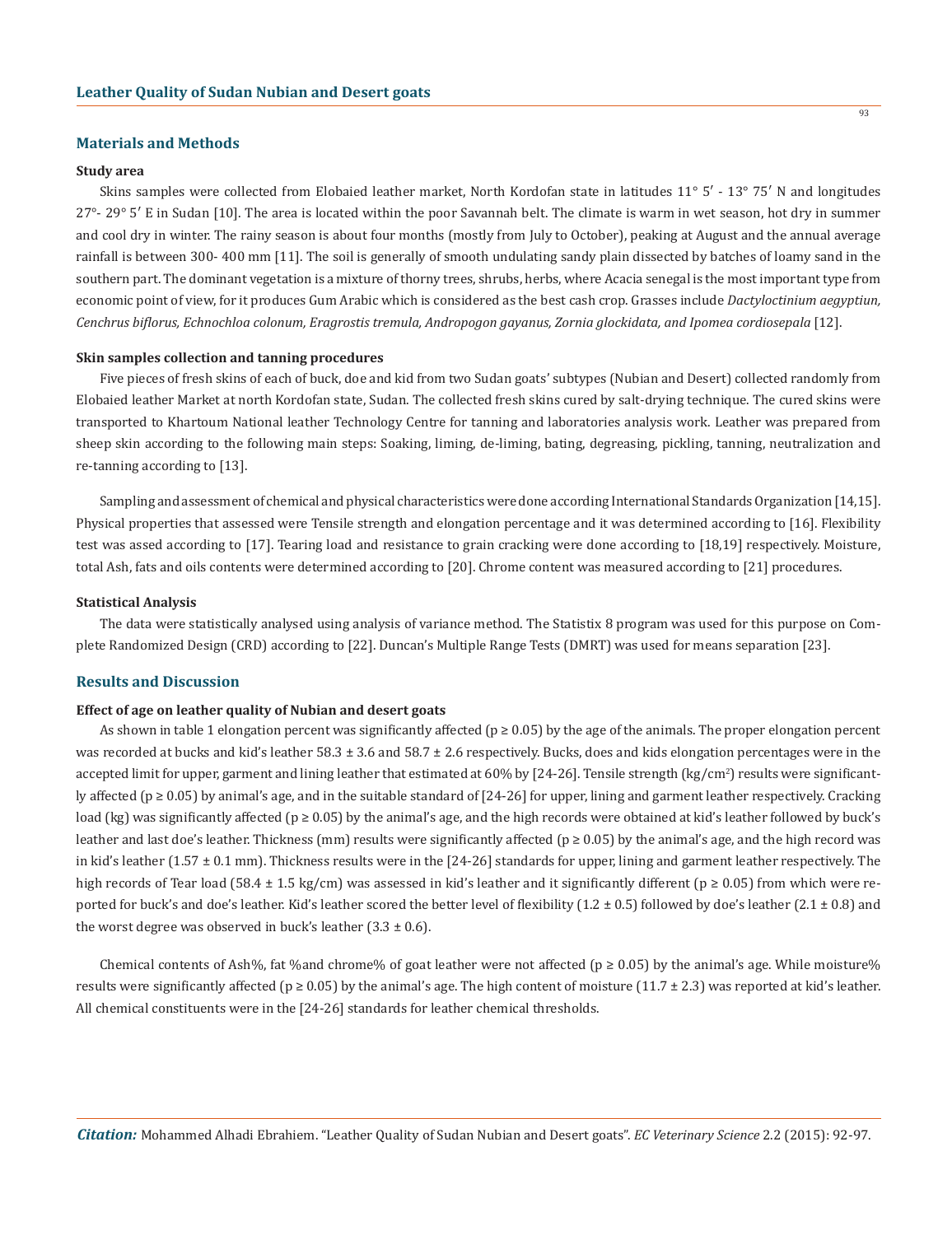| <b>Ages</b>                                      |                           |                             |                             |  |
|--------------------------------------------------|---------------------------|-----------------------------|-----------------------------|--|
| <b>Quality parameters</b>                        | <b>Buck leather</b>       | Doe leather                 | <b>Kid leather</b>          |  |
| Elongation %                                     | $58.3 \pm 3.6^B$          | $61.8 \pm 2.9^{\text{A}}$   | $58.7 \pm 2.6^{\circ}$      |  |
| Tensile strength $\frac{\text{kg}}{\text{cm}^2}$ | $194.40 \pm 5.5^B$        | $159.1 \pm 13.1^c$          | $226.1 \pm 16.2^{\text{A}}$ |  |
| Cracking load (kg)                               | $19.8 \pm 1.1^B$          | $16.3 \pm 1.3^c$            | $24.5 \pm 1.2^{\text{A}}$   |  |
| Thickness (mm)                                   | $1.34 \pm 0.1^{\text{B}}$ | $1.22 \pm 0.1$ <sup>c</sup> | $1.57 \pm 0.1^{\text{A}}$   |  |
| Tear load (kg/cm)                                | $43.5 \pm 1.4^B$          | $33.6 \pm 0.7^c$            | $58.4 \pm 1.6^{\text{A}}$   |  |
| Flexibility degree                               | $3.3 \pm 0.6^{\rm A}$     | $2.1 \pm 0.8^{\text{B}}$    | $1.2 \pm 0.5^c$             |  |
| Moisture%                                        | $9.6 \pm 2.2^{\rm B}$     | $10.8 \pm 1.6^{\text{A}}$   | $11.7 \pm 2.3^{\circ}$      |  |
| Ash $%$                                          | $2.74 \pm 0.2^{\rm A}$    | $2.75 \pm 0.4^{\text{A}}$   | $2.64 \pm 0.2^{\text{A}}$   |  |
| Fat %                                            | $4.07 \pm 1.1^{\text{A}}$ | $3.78 \pm 0.7^{\rm A}$      | $4.30 \pm 0.9^{\text{A}}$   |  |
| Chrome%                                          | $3.08 \pm 0.5^{\text{A}}$ | $3.02 \pm 0.6^{\text{A}}$   | $3.01 \pm 0.4^{\text{A}}$   |  |

*Table 1: Age effect on Sudan goat's leather quality during January 2015. Values in the same row with different superscripts differ significantly.* 

#### **Effect of breed type on leather quality of Nubian and desert goats**

As shown in table 2 elongation percent was not significantly affected ( $P \ge 0.05$ ) by the breed. This result is different from which was found by [13,27-29] who reported significant differences on goats and sheep leather in relation to breed variation.

Tensile strength (kg/cm<sup>2</sup>) was not affected (P  $\geq 0.05$ ) by the breed. Similar results were obtained by [13,27,30] who reported that, significant difference in leather strength properties between goat breeds was not detected.

The strength and distension at grain crack and break of a leather act as a guide as to how the material will perform when a multidirectional stress is applied. Grain crack is primarily considered as a measure of the strength of the grain layer within the tested material. Generally, these variables are more important in shoe upper leather, although optionally used in garment leather as physical quality parameter. Distension and strength of grain cracking (kg) were significantly affected (P > 0.05) by breeds of the animal. However, indigenous Ethiopian goats had numerically better distension and strength of grain than cross breeds [27]. Similar result of significant different was reported by [13] on Sudan goat leather. As it is observed, thickness of skin was not affected ( $P \ge 0.05$ ) by the goat breed. Previously, high degrees of homogeneity in thickness among different genotypes were obtained by [13,30-33].

Tear strength (kg/cm) values were significantly affected (P > 0.05) by breeds of animals. Indigenous Blackhead Ogaden has, however, numerically higher tear strength (N/mm) than Dorper x Hararghe Highland [27]. Similarly, Dorper x Blackhead Ogaden require numerically higher force to tear the leather than indigenous Hararghe Highland goats [27]. This indicates that pure desert goats resist more force. Previous research conducted on Brazilian indigenous x Dorper sheep genotype showed numerically higher progressive tear strength for the genotype Santa Inˆes (indigenous Brazilian sheep) than respective cross [30]. Oliveira., *et al* [30] also observed higher progressive tear strength of goat leather than sheep.

Tear load (kg/cm) was significantly affected (P  $\geq$  0.05) by the breed variation. Higher progressive tear strength of goat leather within animal breed was observed by [13,31-33]. Breed effect was detected among goat leather flexibility and Ash. Similar results were reported by [13] findings on theses parameters at Sudan goat's leather. This is evidence that leather produced from local breeds is stronger and could be extended more before the grain cracks.

Chrome oxide and fat percentages were not significantly affected ( $p \ge 0.05$ ) by the breed. A different result of significant was obtained by [13] on Sudan goat leather in relation to breed variations.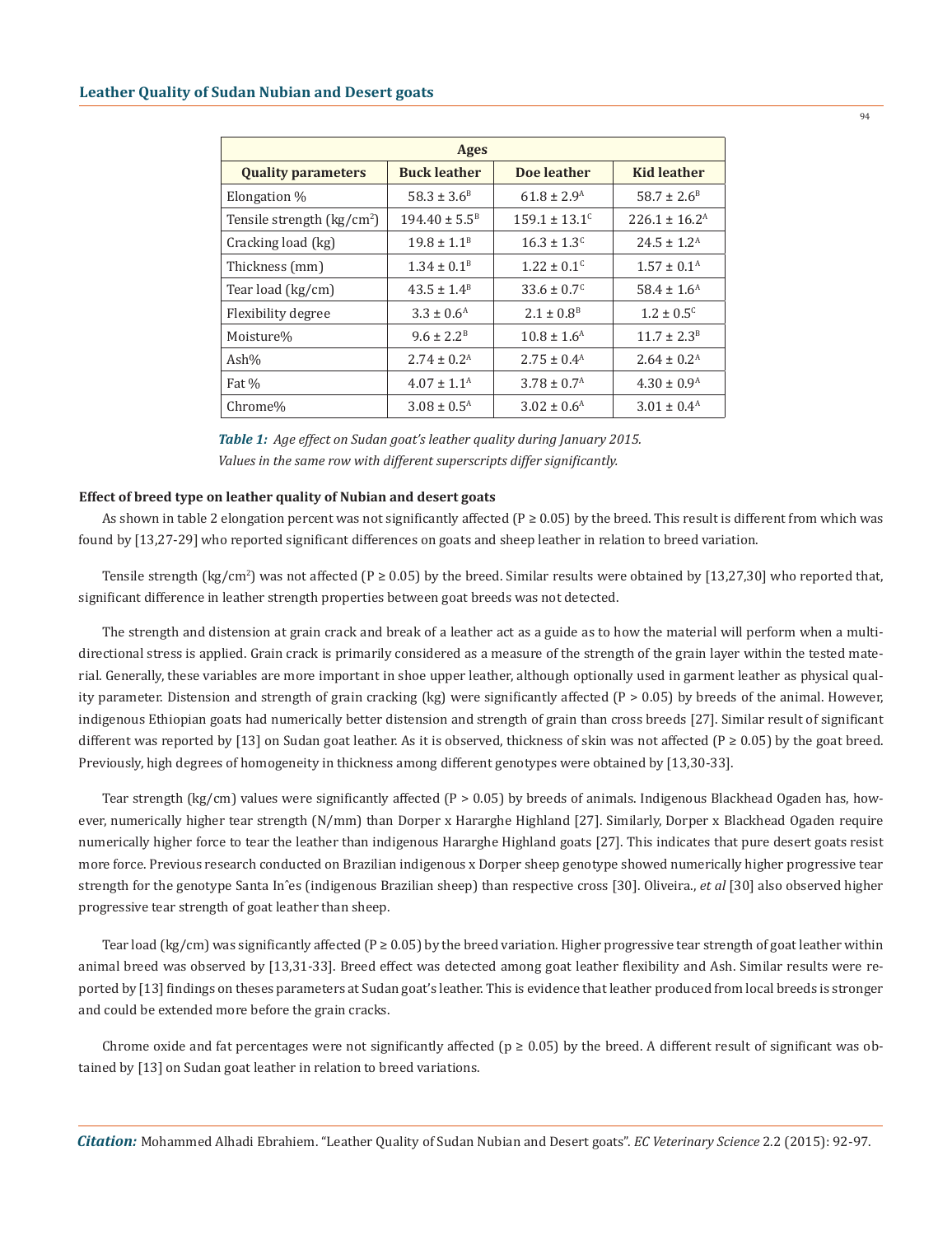| <b>Breeds</b>                      |                             |                             |  |  |
|------------------------------------|-----------------------------|-----------------------------|--|--|
| <b>Quality parameters</b>          | <b>Desert</b>               | <b>Nubian</b>               |  |  |
| Elongation %                       | $59.93 \pm 3.1^{\circ}$     | $59.27 \pm 3.7^{\text{A}}$  |  |  |
| Tensile strength $\frac{kg}{cm^2}$ | $196.1 \pm 29.3^{\text{A}}$ | $190.4 \pm 32.1^{\text{A}}$ |  |  |
| Cracking load (kg)                 | $23.8 \pm 3.7^{\rm A}$      | $18.6 \pm 3.6^{\circ}$      |  |  |
| Thickness (mm)                     | $1.37 \pm 0.2^{\text{A}}$   | $1.39 \pm 0.2^{\rm A}$      |  |  |
| Tear load (kg/cm)                  | $59.53 \pm 8.3^{\text{A}}$  | $41.47 \pm 9.5^B$           |  |  |
| Flexibility degree                 | $2.13 \pm 1.1^B$            | $2.73 \pm 1.3^{\rm A}$      |  |  |
| Moisture%                          | $10.93 \pm 2.2^{\text{A}}$  | $10.47 \pm 2.7^{\rm A}$     |  |  |
| Ash%                               | $2.88 \pm 0.2^{\text{A}}$   | $2.54 \pm 0.2^B$            |  |  |
| Fat %                              | $4.31 \pm 0.8$ <sup>A</sup> | $3.79 + 1.1^{\text{A}}$     |  |  |
| Chrome%                            | $3.09 \pm 0.6^{\rm A}$      | $2.98 \pm 0.5^{\text{A}}$   |  |  |

| <b>Table 2:</b> Breed effect on Sudan goat's leather quality during January 2015. |
|-----------------------------------------------------------------------------------|
| Values in the same row with different superscripts differ significantly.          |

## **Conclusion**

Kid goat's skin was produced slightly better quality leather than bucks and doe's skin on physical properties. But, it was yielded leather with the same chemical characteristics to buck's and doe's leather. Leather properties were affected by breed variation. Generally Desert goat's skin produced slightly better quality leather than Nubian goat's leather.

## **Bibliography**

- 1. FAO. "Food and Agriculture Organization. Production Yearbook", volume 52, Rome, Italy (1999).
- 2. Yousif A. and Fadl EL-moula A. "Characterization of Kenana cattle breed and its production environment". *Animal Genetic Resourc es Information* 38 (2006): 47-56.
- 3. Wilson T. "Small ruminant production and the small ruminant genetic resource in tropical Africa". *FAO Animal Production and Health Paper* (1991): 88-181.
- 4. Devendra C. and Mcleory GB. Goat and sheep production in the Tropics. Intermediate Tropical Agriculture Series. Longman group, London, UK (1987).
- 5. Gall C. "Goat breeds of the world". C.T.A. Akersheim, Margraf Institute for Animal Production, Germany (1996).
- 6. Babeker EA. and Elmansoury YHA. "Observations concerning hematological profile and certain biochemical in Sudanese desert goat". *Online Journal of Animal and Feed Research* vol. 3.1 (2013): 80-86.
- 7. Daskiran I., *et al*. "Slaughter and carcass characteristics of Norduz male kids raised in either intensive or pasture conditions".  *Pakistan Journal of Nutrition* 5.3 (2006): 274-277.
- 8. Devendra C. and Coop IE. "Ecology and distribution of sheep and goat". World aninal Science. Sheep and goat production by Coop, I.E. Elsevier science publishing Company, Netherland, (1982):pp. 1-14.
- 9. Ageeb A.A. "Production and reproduction characteristics of a flock of Baggara goats of Southern Kordofan". Sud. J.Anim. prod. 5 (1992):1-24.
- 10. Tibin IM., et al. "Effect of management and feed supplementation on the reproductive performance of Hammari sheep under range conditions in North Kordofan, Sudan". Tropentag 2010: ETH Zurich, September 14 - 16, 2010 Conference on International Research on Food Security, Natural Resource Management and Rural Development (2010).
- 11. Abusuwar AO., *et al*. "Effect of Feeding Treated Groundnut Hulls with Molasses on Performance of Desert Sheep during Late Sum mer in Arid Rangelands of Western Sudan". *International Journal of Theoretical & Applied Sciences* 4.2 (2012):122-127.

*Citation:* Mohammed Alhadi Ebrahiem. "Leather Quality of Sudan Nubian and Desert goats". *EC Veterinary Science* 2.2 (2015): 92-97.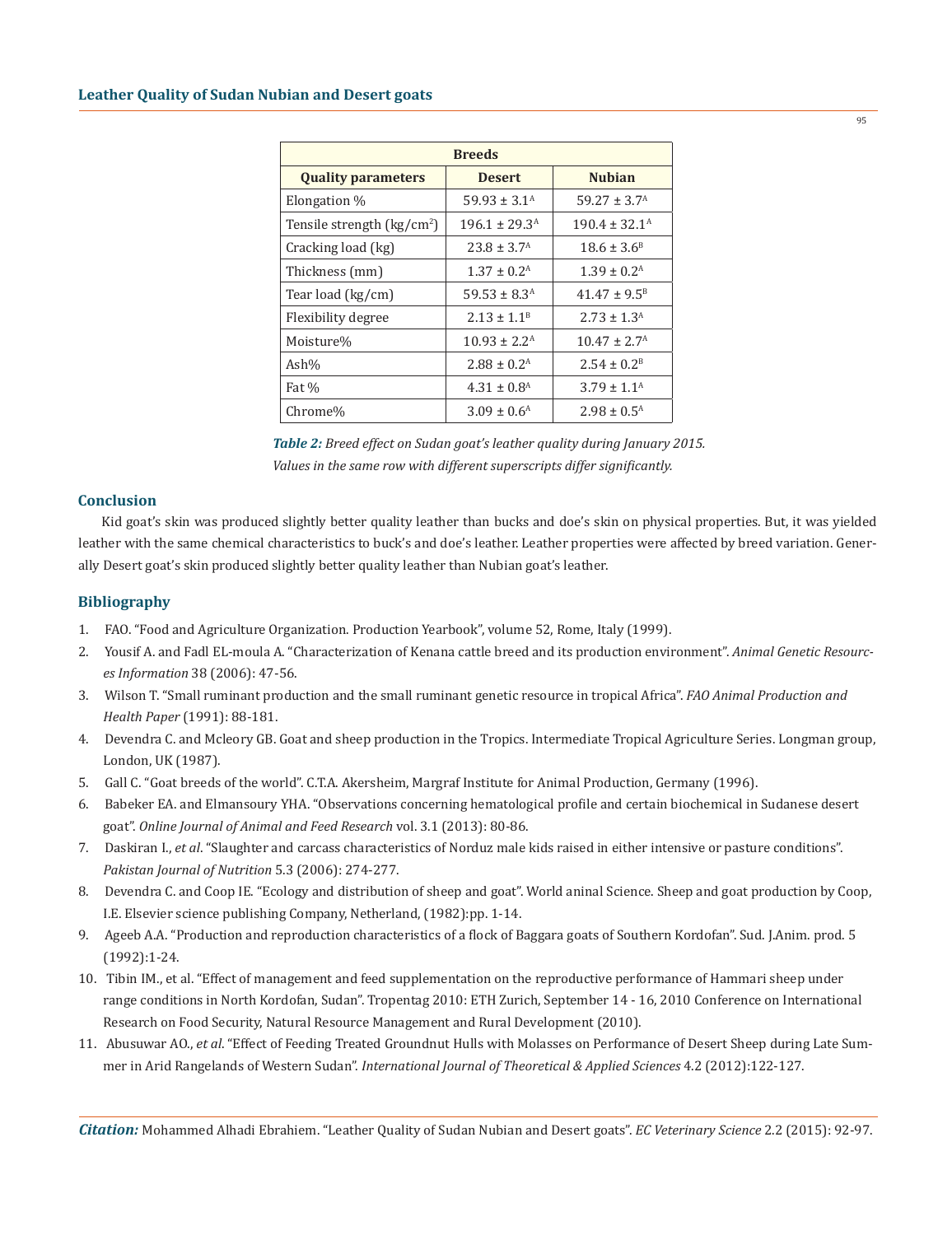# **Leather Quality of Sudan Nubian and Desert goats**

- 12. Yehia E. "Ecology of some herbaceous forage in North Kordofan". M. Sc. Thesis, Institute of Environmental Studies, University of Khartoum, Sudan (2002).
- 13. Ebrahiem MA., *et al*. "Skin\Leather Quality of Some Sudan Goats under Range Condition". *Global Journal of Animal Scientific Re search* 3.2 (2015): 337-341.
- 14. ISO 2418 International Standards Organization. "Leather chemical, physical and mechanical and fastness tests-Sampling loca tion". (2002).
- 15. ISO 4044 International Standards Organization. "Leather chemical tests preparation of chemical test samples". (2008).
- 16. ISO 3376 International Standards Organization. "Leather physical and mechanical tests Determination of tensile strength and percentage extension". (2002).
- 17. ISO 5402 International Standards Organization. "Leather physical and mechanical tests- Determination of flex resistance by flexometer method". (2002).
- 18. ISO 3377-1 International Standards Organization. "Leather physical and mechanical tests- Determination of tear load-Part1: Single edge tear". (2002).
- 19. ISO 3378 International Standards Organization. "Leather Physical and mechanical tests Determination of resistance to grain cracking and grain crack index". (2002).
- 20. SLTC .Society of Leather Trades Chemists. "Official methods of analysis". Fourth revised edition- Society of leather trades chemists 52 crouch hall line, Redbourn, Herts (1965).
- 21. ISO 5398-1 .International Standards Organization. "Leather chemical determination of chromic oxide content Part 1: Quantifica tion by titration"(2007).
- 22. Gomez K. and Gomez AA. "Statistical procedure for the agriculture research". 2nd ed. Wily and Sone. Inc (1984).
- 23. Statistix 8 "For the Plant Materials Program". Version 2.0. United States Department of Agriculture (USAD) and Natural Resources Conservation Service (NRCS), USA. (2007).
- 24. SSMO1 .Sudanese Standard and Meterology Organization. "Leather standards: for garment leather". Khartoum, Sudan (2004).
- 25. SSMO2 .Sudanese Standard and Meterology Organization. "Leather standards: for vegetable and chrome tanned upper leather". Khartoum, Sudan (2008).
- 26. SSMO3 .Sudanese Standard and Meterology Organization. "Leather standards: for lining leather" Khartoum, Sudan (2008).
- 27. Teklebrhan T., *et al*. "Skin/leather quality of indigenous and crossbred (Dorper × Indigenous) F1 sheep". *Livestock Research for Rural Development* 24.4 (2012).
- 28. Craig AS., *et al*. "Ultra structural organization of skin: classification on the basis of mechanical role". *Connective Tissue Research* 16.3 (1987): 213–223.
- 29. Jacinto MAC., et al. Anatomic and structural characteristics of wool and non-wool sheep (Ovis aries L.) in regard to the physico mechanical aspects of the leather. *Brazilian Journal of Animal Science* 33.4 (2005): 1001-1008.
- 30. Oliveira RJF., *et al*. "Influence of genotype on physico-mechanical characteristics of goat and sheep leather". *Small Ruminant Re search* 73.1.3(2007): 181–185.
- 31. Sudha TB., *et al*. "Comfort, Chemical, Mechanical, and Structural Properties of Natural and Synthetic Leathers Used for Apparel".  *Journal of Applied Polymer Science* 114.3 (2009): 1761–1767.
- 32. Salehi M., *et al*. "Effects of type, sex and age on goat skin and leather characteristics". *Animal Production Science* 54.5 (2014): 638–644.
- 33. Passman A. and Sumner RMW. "Effects of breed and level of feeding on leather production from 18-month-old weathers". *New Zealand Journal of Experimental Agriculture* 11.1 (1983): 47-52.